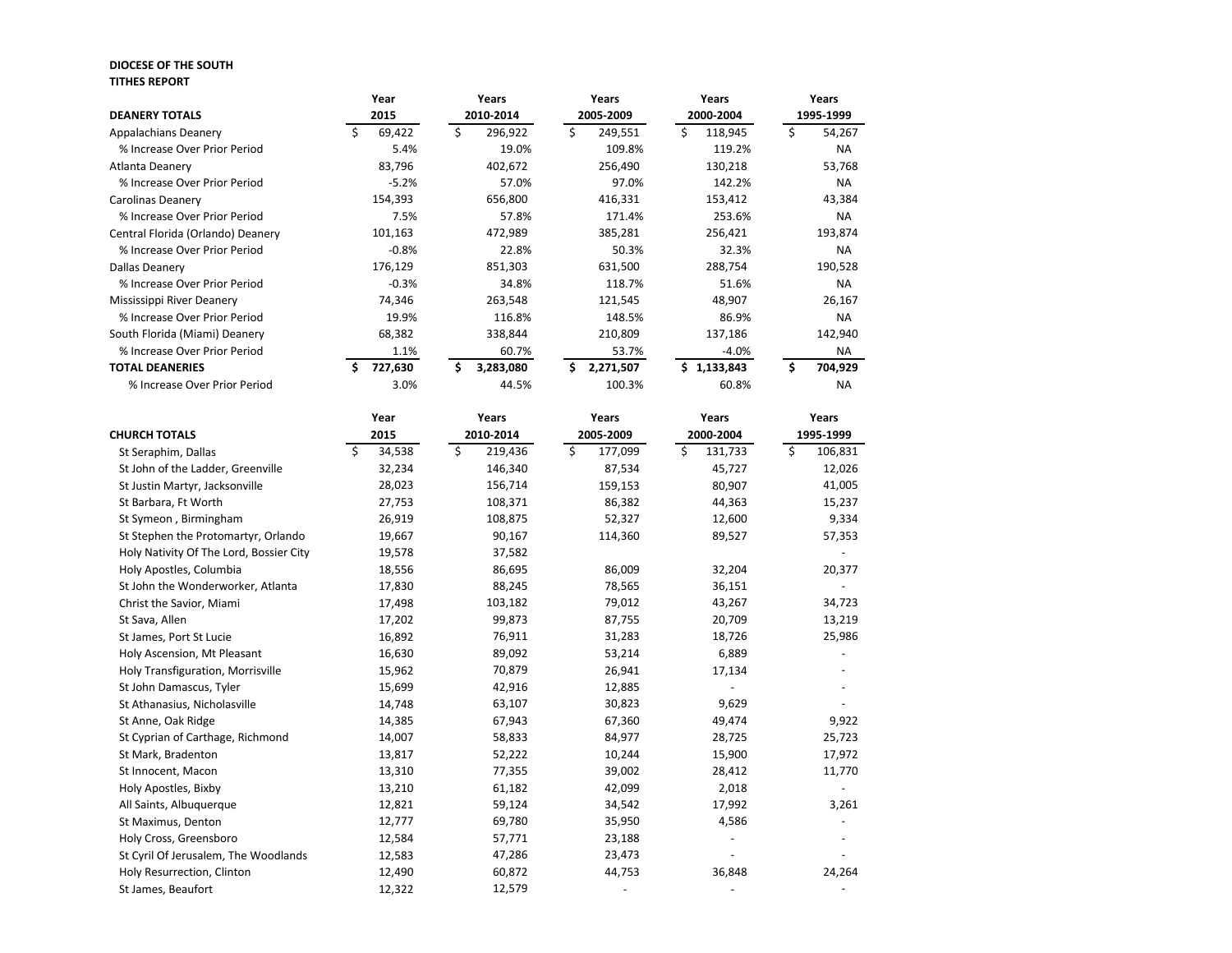|                                            | Year                     | Years     | Years                    | Years                    | Years     |
|--------------------------------------------|--------------------------|-----------|--------------------------|--------------------------|-----------|
| <b>CHURCH TOTALS</b>                       | 2015                     | 2010-2014 | 2005-2009                | 2000-2004                | 1995-1999 |
| St Mary Egypt, Norcross                    | 12,114                   | 66,337    | 67,141                   | 48,444                   | 23,644    |
| St Andrew, New Port Richey                 | 11,476                   | 34,421    | 28,217                   | 25,641                   | 31,351    |
| Holy Spirit, Venice                        | 11,268                   | 44,308    | 28,085                   | 10,850                   | 18,534    |
| Nativity of the Holy Virgin, Charlotte     | 10,402                   | 50,100    | 62,326                   | 42,525                   | 3,682     |
| Dormition, Norfolk                         | 10,211                   | 40,837    | 20,392                   | 16,494                   | 18,374    |
| St Basil, Wilmington                       | 10,178                   | 31,736    | 4,158                    |                          |           |
| St Raphael of Brooklyn, Inverness          | 9,855                    | 43,759    | 21,937                   | 3,889                    |           |
| St George, Pharr                           | 9,546                    | 32,727    | 12,329                   | 3,649                    | 4,994     |
| St Anthony, San Antonio                    | 9,477                    | 46,188    | 51,726                   | 36,228                   | 28,840    |
| St John Chicago, Rogers                    | 8,554                    | 16,693    |                          |                          | ÷,        |
| Annunciation, Jacksonville                 | 8,247                    | 16,641    |                          |                          |           |
| St Paul, Denison                           | 7,124                    | 24,697    | 15,802                   | 3,953                    |           |
| St Anthony, Rock Hill                      | 6,644                    | 21,032    | $\overline{\phantom{a}}$ |                          |           |
| St Jonah, Alpine                           | 6,368                    | 28,658    | 5,229                    |                          |           |
| St Matthew The Apostle, Baton Rouge        | 6,274                    | 28,672    | 6,161                    |                          |           |
| St Peter The Apostle, Jupiter              | 6,228                    | 33,239    | 16,969                   |                          |           |
| St Timothy, Toccoa                         | 6,050                    | 28,143    | 41,020                   | 3,762                    |           |
| St Andrew, Ashland                         | 5,885                    | 26,646    | 25,233                   | 13,373                   |           |
| St Mary Magdalene, Rincon                  | 5,751                    | 28,269    | 14,248                   | 5,173                    | 1,313     |
| St Basil's, Marietta                       | 5,745                    | 5,547     |                          |                          |           |
| St George & Alexandra, Ft Smith            | 5,360                    | 29,576    | 12,985                   | 2,668                    | 1,904     |
| St Demetrius, Naples                       | 5,122                    | 17,271    | 9,642                    | 6,969                    | 13,514    |
| St Nicholas, Ft Lauderdale                 | 5,112                    | 28,513    | 22,733                   | 22,019                   | 17,932    |
| St Nektarios, Waxahachie                   | 5,077                    | 12,212    |                          |                          |           |
| Protection of the Virgin Mary, Clarksville | 4,846                    | 15,172    | 6,230                    |                          |           |
| St Philip the Apostle, Tampa               | 4,713                    | 28,296    | 17,994                   |                          |           |
| St Luke, Anniston                          | 4,577                    | 28,316    | 6,078                    |                          |           |
| St Seraphim, Memphis                       | 4,452                    | 19,548    | 15,706                   | 2,827                    |           |
| All Saints, Victoria                       | 4,000                    | 14,753    | 31,021                   | $\overline{a}$           |           |
| St Nicholas, Fayetteville                  | 3,731                    | 12,399    | 3,299                    |                          | 4,450     |
| St Basil, Weatherford                      | 3,654                    | 6,213     |                          |                          |           |
| St Tikhon of Moscow, Chattanooga           | 3,427                    | 21,468    | 14,535                   |                          |           |
| St Herman of Alaska, Lake Worth            | 3,030                    | 17,329    | 7,372                    | 22,281                   | 21,966    |
| St Simeon, Titusville                      | 3,014                    | 18,108    | 17,193                   | 18,686                   | 21,074    |
| Holy Resurrection, Augusta                 | 2,953                    | 21,569    | 11,888                   |                          |           |
| Holy Cross, Ft Myers                       | 2,231                    | 13,846    | 13,614                   | 9,988                    | 8,031     |
| St Alexis of Wilkes-Barre, Palm Coast      | 2,087                    | 10,290    | 7,491                    | 7,551                    | 5,662     |
| Christ the Savior, McComb                  | 1,937                    | 27,689    | 29,055                   | 6,564                    |           |
| St Maria Of Paris, Cleveland               | 1,913                    | 2,916     |                          |                          |           |
| St Gregory the Theologian, Moundville      | 1,371                    | 12,400    | 10,398                   | 4,612                    | 7,730     |
| St Constantine & Helen, Helena             | 1,175                    | 8,314     | 2,830                    | $\overline{\phantom{a}}$ |           |
| St Peter & Paul, Miami                     | 1,000                    | 2,100     | 2,100                    | 3,086                    | 2,257     |
| <b>Orthodox Mission Of Montgomery</b>      | 755                      | 6,708     | $\overline{\phantom{a}}$ |                          |           |
| St George's, Edenton                       | 397                      | 196       | 2,507                    |                          |           |
| St John Theologian, Gainesville            | 264                      | 7,589     | 1,638                    |                          |           |
| Holy Trinity, Safety Harbor                |                          | 14,782    | 7,034                    | 14,319                   | 19,458    |
| St Dimitri Rostov, Los Alamos              | $\overline{\phantom{a}}$ | 13,936    | 10,387                   | 5,172                    | 2,990     |